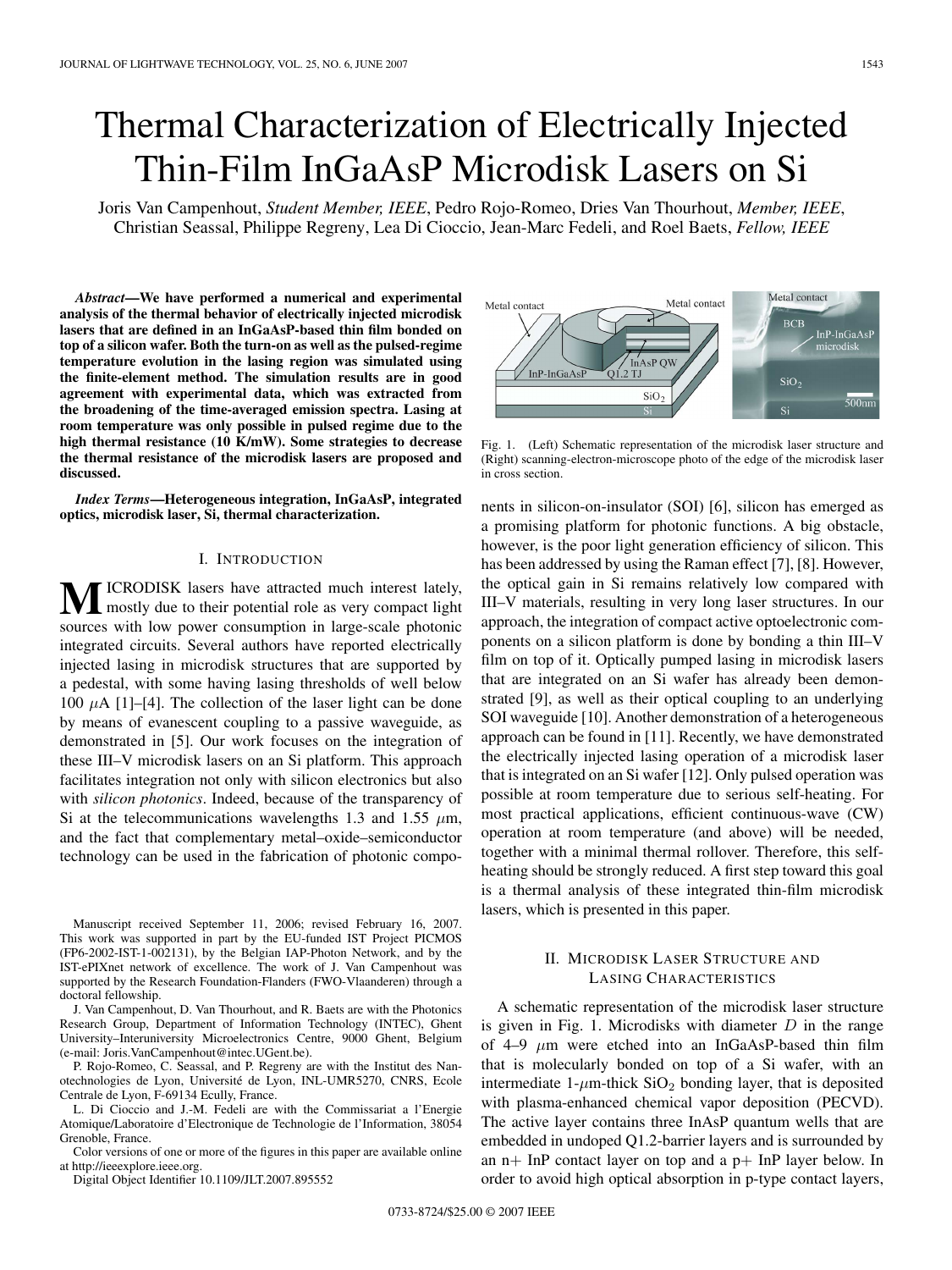

Fig. 2. Typical pulsed PI curve for  $D = 6$   $\mu$ m, with  $T = 20$  °C (100-ns pulses,  $3-\mu s$  period). Left inset: Threshold current as a function of disk diameter. Right inset: Lasing spectrum for  $D = 6 \mu$ m and  $I = 0.75 \text{ mA}$ .

a reverse-biased Q1.2 tunnel junction was implemented, in combination with another  $n+$  contact layer. The total III–V film thickness is 480 nm. The microdisk etch is incomplete, leaving an 80-nm-thick lateral contact layer at the bottom of the disk. Before depositing the metal contacts, the structure is covered with a benzocyclobutene (BCB) film, in which contact windows are etched. Since the fundamental laser modes of a microdisk are *whispering gallery* modes that are located at the edges of the disk, the top contact window is only etched open at the center of the disk to avoid excess optical absorption due to the top metal. The bottom metal contact is placed a few micrometers from the disk. A cross section of a fully processed microdisk laser is also depicted in Fig. 1. A more detailed overview of the laser structure and fabrication aspects can be found in [12]. For the electroluminescence measurements, a variable voltage was applied over the electrodes, and a fraction of the emitted light was collected by a multimode fiber and fed into a spectrum analyzer, with a minimum spectral resolution of 0.2 nm. Fig. 2 shows the peak power versus current (PI) characteristic at room temperature in the pulsed regime for a disk with  $D =$ 6  $\mu$ m. The PI curve reveals a clear threshold current  $I_{\text{th}}$  of 0.55 mA  $(1.95 \text{ kA/cm}^2)$ . The inset at the right shows the emission spectrum for  $I = 0.75$  mA, with a clear laser peak at 1570 nm. The left inset shows the threshold currents for disks with D ranging from 6 to 9  $\mu$ m. For  $D < 6 \mu$ m, the BCB top contact window could not be etched open. The threshold voltage varies between 5 and 7 V. This high value and its variation are due to a nonoptimal tunnel junction and nonoptimal metal contacts. Indeed, for some devices, the threshold voltage was reduced after sending a large current through the structure, most probably due to self-annealing of the metal contacts. In a second set of measurements, the temperature of the Si substrate was elevated from 10  $\degree$ C up to 70  $\degree$ C while recording the pulsed PI curve and the emission spectrum at each temperature. The results for  $D = 6 \mu m$  can be found in Fig. 3. Lasing was observed up to 70 °C, with  $I_{\text{th}} = 1.05$  mA and a strongly reduced laser efficiency. The temperature dependence of the lasing threshold can roughly be fitted as  $I_{\text{th}} = I_0 \exp(T/T_0)$ , with  $I_0 = 0.39$  mA and  $T_0 = 71$  K. The emission wavelength  $\lambda_r$  shifts with temperature at a rate of  $d\lambda_r/dT = 86$  pm/K. This value is lower than the expected 100 pm/K for InP-based lasers



Fig. 3. Temperature dependence of the PI curve for  $D = 6 \mu m$  (100-ns) pulses,  $3-\mu s$  period). Inset: Temperature dependence of the lasing wavelength.



Fig. 4. Geometry used for thermal simulations, together with a typical temperature distribution. Temperatures are recorded in (black dot) the lasing region.

but is very close to the 90 pm/K that is reported in [3] for BCB-covered microdisk lasers. The reduction in wavelength shift is attributed to the negative temperature dependence of the refractive index of BCB. For larger disk diameters, we measured wavelength shifts of up to 95 pm/K.

### III. THERMAL SIMULATION

In order to model the thermal behavior of the microdisk lasers, the heat equation should be solved as

$$
\rho c \frac{\partial T}{\partial t} = q_v + \nabla \cdot (\kappa \nabla T) \tag{1}
$$

where  $\rho$  is the density, c is the specific heat,  $T(\mathbf{r}, t)$  is the temperature,  $t$  is the time,  $q_v$  is the heat dissipation per unit volume, and  $\kappa$  is the thermal conductivity. Since the complete microdisk lasing structure has cylindrical symmetry (except for the metal pads), we chose to solve this problem in cylindrical coordinates, i.e.,

$$
r\rho c \frac{\partial T}{\partial t} = q_v r + \frac{\partial}{\partial r} \left( \kappa r \frac{\partial T}{\partial r} \right) + \frac{\partial}{\partial z} \left( \kappa r \frac{\partial T}{\partial z} \right) \tag{2}
$$

with r and z being the cylindrical coordinates. Coordinate  $\theta$ does not appear in the equation due to symmetry. The laser structure that was used in the thermal model is depicted in Fig. 4. The geometry parameters were taken from the cross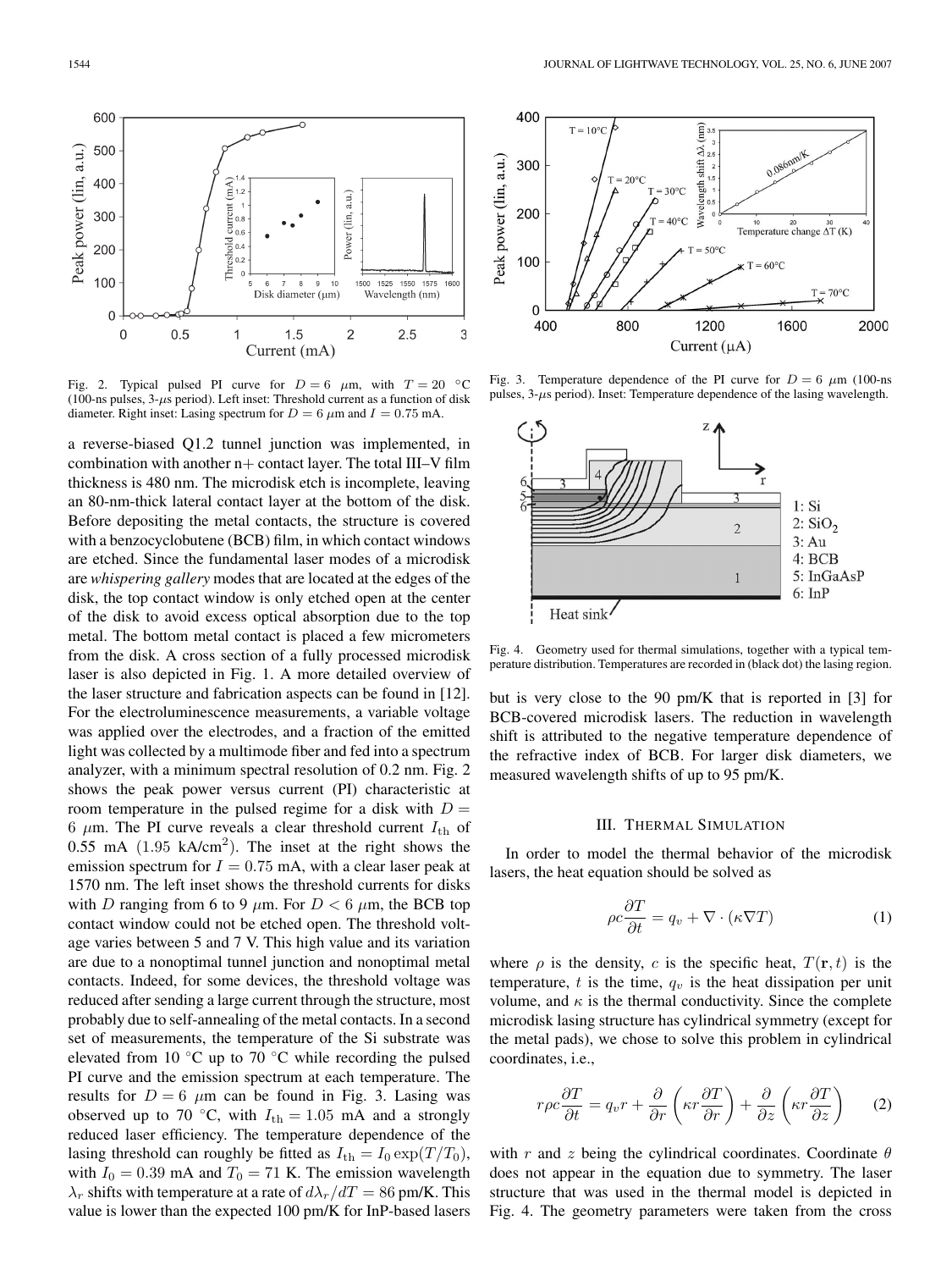TABLE I MATERIAL PARAMETERS USED IN THE THERMAL SIMULATION

| <b>Material</b>  | $\rho$<br>$(g \, \text{cm}^{-3})$ | $\kappa$<br>$(Wm^{-1}K^{-1})$ | c<br>$(Jg^{-1}K^{-1})$ |
|------------------|-----------------------------------|-------------------------------|------------------------|
|                  |                                   |                               |                        |
| SiO <sub>2</sub> | 2.2                               | $0.8 - 1.4(1.27)$             | 0.74                   |
| Au               | 19.3                              | 150                           | 0.13                   |
| <b>BCB</b>       | 1.0                               | 0.3                           | 2.18                   |
| In GaAsP         | 4.8                               | 6                             | 0.31                   |
| InP              | 4.8                               | 40                            | 0.31                   |
| $Al_2O_3$ (c)    | 3.9                               | 36                            | 0.93                   |
| $Al_2O_3$ (a)    | 3.9                               | $\overline{c}$                | 0.93                   |
| $MgO(\mu c)$     | 3.6                               | 4                             | 0.88                   |

section in Fig. 1. A commercial finite-element tool was used to solve (2). Neumann boundary conditions were set on all the boundaries of the structure, except for the bottom boundary, which is kept at a fixed temperature (Dirichlet boundary condition), and thus acts as a heat sink. Convection and radiation effects can be neglected and were not taken into account. The simulated temperatures that are presented in the remainder of this paper are extracted at  $r = 0.45D$  at half thickness of the III–V membrane since the thermal dependence of the lasing characteristics is determined by the temperature at the location of the laser mode (the dot in Fig. 4). The heat is assumed to be dissipated homogeneously over the entire microdisk volume, and therefore, a total dissipated power P results in  $q_v = P/(\pi R^2 d)$ , with R being the radius and d being the thickness of the disk. The material parameters that were used in the simulation are listed in Table I.  $\text{SiO}_2$  films can have a thermal conductivity  $\kappa$  in the range of 0.8–1.4 W/mK, depending on the deposition technique [13]. Thermally grown SiO<sub>2</sub> films have  $\kappa = 1.27$  W/mK, whereas films that are deposited by chemical vapor deposition have  $\kappa \sim 1$  W/mK. For the simulations,  $\kappa_{\text{SiO}_2} = 1.27$  W/mK was assumed, unless specified otherwise. The thermal conductivity of Au was set to half its bulk value since the evaporated Au layer thicknesses were about 150 nm, and it is known that the thermal conductivity of Au decreases with decreasing film thickness [14]. For InP, the thermal conductivity was set to 40 W/mK, due to its high doping level.

The turn-on temperature evolution in a microdisk with  $D = 6 \mu m$  was simulated for a dissipated power of 6, 9, and 15 mW. A dissipated power of 6 mW is equivalent to a voltage of 7 V and a current of 0.85 mA  $(3 \text{ kA/cm}^2)$ , assuming that all power is dissipated as heat. The heat sink temperature was 15 ◦C. The results are shown in [Fig. 5 (black solid lines)]. From these results, thermal resistance  $R_{\text{th}} = 11.5$  K/mW could be extracted. The heating transient behavior can be roughly fitted by an exponential heating curve, assuming a thermal time constant of 1.67  $\mu$ s. The thermal resistance was calculated for disk diameters in the range of 2–10  $\mu$ m and is inversely proportional to the disk diameter:  $R_{\text{th}} \sim D^{-1.15}$  (see Fig. 6). The thermal resistance decreases slower with disk diameter as compared to the increase in disk area. Thus, we can expect a better thermal behavior for smaller devices, assuming that the threshold power density for lasing does not depend on disk diameter. This is due to the fact that the heat flow at the edges



Fig. 5. Simulated turn-on temperature response for  $D = 6 \mu$ m and dissipated powers of 6, 9, and 15 mW with a heat sink temperature of 15  $\degree$ C, together with the experimental results for (squares) 6 mW, (circles) 9 mW, and (triangles) 15 mW. The gray solid lines show the simulated response for  $\kappa_{ox} = 1$  W/mK and provide a better fit.



Fig. 6. (Solid lines) Thermal resistance versus disk diameter. The results for the structure in Fig. 4 are in black, the results for BCB that is replaced by amorphous  $Al_2O_3$  are in dark gray, and the results for  $SiO_2$  that is replaced by crystalline Al<sub>2</sub>O<sub>3</sub> are in light gray. Dashed lines represent temperature increase for 21-kW/cm<sup>2</sup> dissipation.

of the disk becomes more dominant for smaller disk diameters. The thin lateral bottom contact layer indeed plays an important role in the heat evacuation for these smaller microdisks. To illustrate this, the expected temperature increase  $\Delta T = R_{\text{th}}P$ due to self-heating is plotted as a function of disk diameter, assuming a constant power dissipation of 3 kA/cm<sup>2</sup>  $\times$  7V = 21 kW/cm<sup>2</sup> (see Fig. 6). For  $D = 2 \mu m$ ,  $\Delta T$  is reduced to 23 K. With the heat sink at 15  $°C$ , the device temperature should remain below 40 ◦C, allowing CW lasing.

The thermal resistance can be decreased by improving the heat flow through the bonding layer. Reducing the bondinglayer thickness improves heat evacuation, but bonding layers that are too thin will cause optical substrate leakage. Another option is to use a bonding material with better thermal conductivity and low refractive index, such as crystalline  $Al_2O_3$  or microcrystalline MgO (see Table I, [15], and [16]). By replacing  $SiO<sub>2</sub>$  with  $Al<sub>2</sub>O<sub>3</sub>$ , the thermal resistance can be reduced by almost one order of magnitude [Fig. 6 (light gray lines)]. The temperature increase remains for all disk diameters under 10 K. However, bonding with (crystalline)  $Al_2O_3$  layers is technologically far more challenging than that with  $SiO<sub>2</sub>$ . An alternative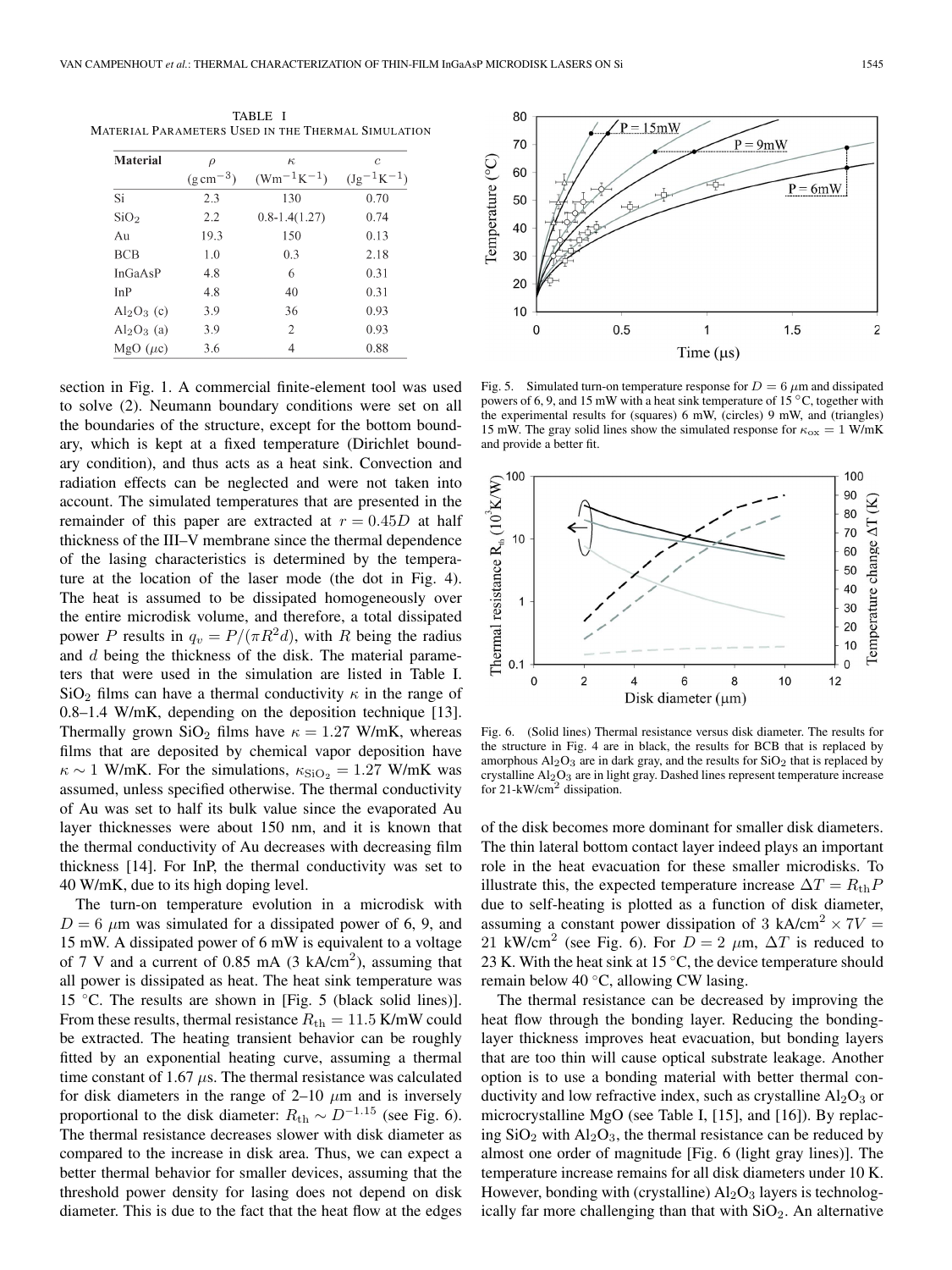

Fig. 7. Time-averaged lasing spectrum for a microdisk laser with  $D = 6 \mu m$ versus pulse duration, with a fixed period of 5  $\mu$ s. The spectral broadening due to self-heating is extracted at *−*15, *−*10, and *−*5 dB of the peak power.

strategy is to spread the heat over a bigger area so that the heat flows through a bigger part of the bonding layer. This effect is already present due to the thin lateral InP contact layer but can be greatly enhanced if the BCB planarization layer is replaced with a better thermal conductor. It is highly unlikely that crystalline  $Al_2O_3$  can be used as a planarization layer since it needs to be deposited; therefore, we assumed to have amorphous  $Al_2O_3$  in this case ( $\kappa = 2$  W/Km). The thermal resistance for structures where the BCB is replaced by amorphous  $Al_2O_3$ and with a  $SiO<sub>2</sub>$  bonding layer is also shown in [Fig. 6 (dark gray lines)]. The thermal resistance is reduced by 10%–40%, depending on the disk diameter. However, bigger reduction might be needed to achieve CW lasing in structures with high electrical resistance, particularly, for large microdisk diameters. Finally, another solution can be used to create a thermal short circuit between the disk volume and the Si substrate by etching a hole through the bonding layer and depositing good thermal (metal) connection between the Si substrate and the microdisk.

# IV. EXPERIMENTAL THERMAL CHARACTERIZATION

In order to test our simulation results, we extracted the heating and cooling behavior of the microdisk lasers by inspecting the laser emission spectrum as a function of pulse drive parameters. As the microdisk temperature increases due to selfheating, the emission wavelength shifts to longer wavelengths at a rate  $d\lambda_r/dT$ . This effect is visible on the recorded spectra as a broadening of the laser peak since the spectrum analyzer integrates the collected optical power over a time period that is much longer than the thermal time constant.

In the first set of measurements, the pulse period was set to a fixed value (5  $\mu$ s), which is long enough to allow the device to cool down between current pulses. Then, the emission spectrum was measured as function of pulse duration s. The spectra for a device with  $D = 6 \mu m$  are shown in Fig. 7. The left edge of the laser peak can be found at approximately the same wavelength for all pulse durations. The right edges, however, show an increasing red shift with increasing pulse duration. For each spectrum, the spectral broadening  $\Delta\lambda(s)$  was measured at  $-15$ ,  $-10$ , and  $-5$  dB from the peak power. For each of these



Fig. 8. Minimum and maximum pulsed-regime temperatures versus period with a fixed pulse duration (360 ns) and 11-mW dissipated power. The solid lines are the simulation results ( $\kappa_{\text{ox}} = 1.27$  W/mK in black and  $\kappa_{\text{ox}} =$ 1 W/mK in gray), and the circles and triangles are the measurements. The heat sink temperature is 20 $°C$ .

measurement sets, maximum temperature  $T(s)$  at the disk edge was then estimated using

$$
T(s) = T_{\text{hs}} + \frac{\Delta\lambda(s) - \Delta\lambda_0}{d\lambda_r/dT}
$$
 (3)

where  $T_{\text{hs}}$  is the heat sink temperature,  $d\lambda_r/dT = 86$  pm/K, and  $\Delta\lambda_0$  is the spectral broadening due to the limited resolution of our measurement setup, which depends on the power level at which the linewidth is extracted. For a resolution of 0.2 nm, we get  $\Delta\lambda_0 = 1.11$  nm at −15 dB, assuming a Lorentzian line shape. These experimental results are compared with the simulated thermal turn-on response in Fig. 5 for  $D = 6 \mu m$  and dissipated powers of 6, 9, and 15 mW. The horizontal error bars show the uncertainty on the pulsewidths due to electrical loading effects, whereas the vertical error bars show the variation on the measurement that results from extracting the spectral broadening at different power levels. The experimental results show a slightly higher device temperature than the simulations with  $\kappa_{\text{SiO}_2} = 1.27$  W/mK predict. Decreasing  $\kappa_{\text{SiO}_2}$  to 1 W/mK gives a better fit.

In the second set of measurements, the pulse duration was fixed at 360 ns, and the period was varied. For shorter periods, the device does not get the time to cool down to the heat sink temperature, and heat gradually accumulates at each period. In the regime, the temperature will oscillate between minimum temperature  $T_{\text{min}}$  and maximum temperature  $T_{\text{max}}$ , which are both dependent on the period. Thus, this measurement also incorporates the cooling behavior of the device. The results for a device with  $D = 7 \mu \text{m}$ ,  $P = 11 \text{ mW}$ , and  $T_{\text{hs}} = 20 \text{ }^{\circ}\text{C}$ are shown in Fig. 8. For  $T > 65$  °C, the lasing signal was too weak to do proper spectral inspection. For  $T < 30$  °C, there was mode competition with a higher order mode (at shorter wavelength), which prevented a straightforward extraction of the minimum regime temperature. In this case, experimental results agree slightly better with  $\kappa_{\text{SiO}_2} = 1.27 \text{ W/mK}$ than with  $\kappa_{\text{SiO}_2} = 1$  W/mK. Based on these two experiments, we conclude that the  $SiO<sub>2</sub>$  film has a thermal conductance in the range of  $1-1.27$  W/mK, which is consistent with its PECVD-nature.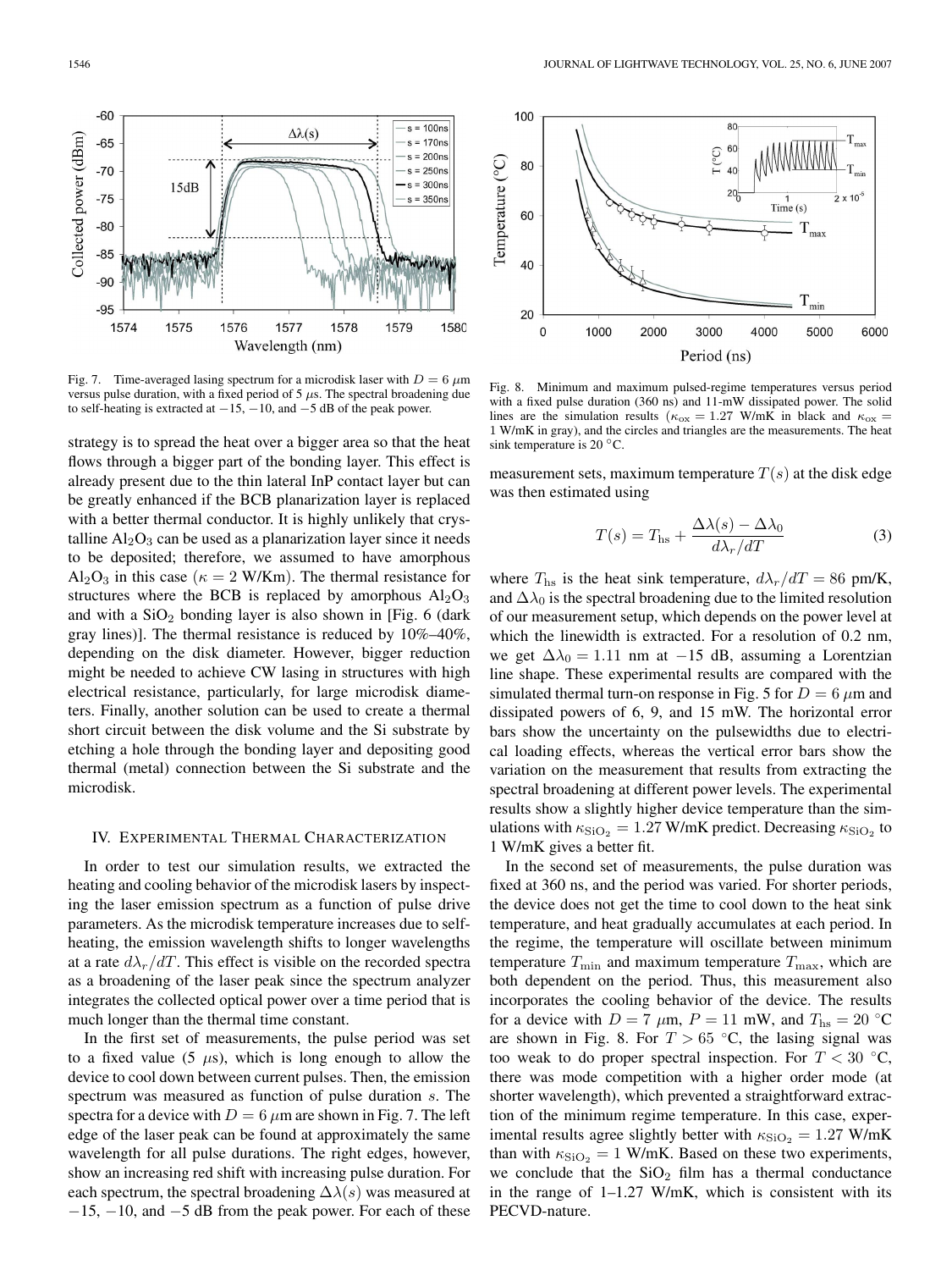## V. CONCLUSION

We have performed a numerical and experimental analysis of the thermal behavior of electrically injected microdisk lasers that are defined in an InGaAsP-based thin film bonded on top of a silicon wafer, incorporating a BCB isolation and planarization layer. Lasing at room temperature was only possible in pulsed regime due to self-heating effects. Simulation results indicated that the thermal resistance is on the order of  $10^4$  K/W. The thermal behavior can be improved by using a material with a higher thermal conductivity, such as  $Al_2O_3$ , for the bonding layer and/or the isolation layer. The thermal turn-on response and pulsed-regime temperatures were experimentally extracted by inspecting thermal spectral broadening, and the results were found to be in good agreement with simulation results.

# ACKNOWLEDGMENT

The authors would like to thank S. Verstuyft for the III–V processing of the devices.

#### **REFERENCES**

- [1] T. Baba, M. Fujita, A. Sakai, M. Kihara, and R. Watanabe, "Lasing characteristics of GaInAsP-InP strained quantum-well microdisk injection lasers with diameter of 2–10 μm," IEEE Photon. Technol. Lett., vol. 9, no. 7, pp. 878–880, Jul. 1997.
- [2] S. M. K. Thiyagarajan, D. A. Cohen, A. F. J. Levi, S. Ryu, R. Li, and P. D. Dapkus, "Continuous room-temperature operation of microdisk laser diodes," *Electron. Lett.*, vol. 35, no. 15, pp. 1252–1254, Jul. 1999.
- [3] R. Ushigome, M. Fujita, A. Sakai, T. Baba, and Y. K. Kubun, "GaInAsP microdisk injection laser with benzocyclobutene polymer cladding and its athermal effect," *Jpn. J. Appl. Phys.*, vol. 41, no. 11A, pp. 6364–6369, Nov. 2002.
- [4] M. Fujita, R. Ushigome, and T. Baba, "Continuous wave lasing in GaInAsP microdisk injection laser with threshold current of 40  $\mu$ A," *Electron. Lett.*, vol. 36, no. 9, pp. 790–791, Apr. 2000.
- [5] S. J. Choi, K. Djordjev, S. J. Choi, and P. D. Dapkus, "Microdisk lasers vertically coupled to output waveguides," *IEEE Photon. Technol. Lett.*, vol. 15, no. 10, pp. 1330–1332, Oct. 2003.
- [6] W. Bogaerts, R. Baets, P. Dumon, V. Wiaux, S. Beckx, D. Taillaert, B. Luyssaert, J. Van Campenhout, P. Bienstman, and D. Van Thourhout, "Nanophotonic waveguides in silicon-on-insulator fabricated with CMOS technology," *J. Lightw. Technol.*, vol. 23, no. 1, pp. 401–412, Jan. 2005.
- [7] O. Boyraz and B. Jalali, "Demonstration of a silicon Raman laser," *Opt. Express*, vol. 12, no. 21, pp. 5269–5273, Oct. 2004.
- [8] H. S. Rong, A. S. Liu, R. Jones, O. Cohen, D. Hak, R. Nicolaescu, A. Fang, and M. Paniccia, "An all-silicon Raman laser," *Nature*, vol. 433, no. 7023, pp. 292–294, Jan. 2005.
- [9] C. Seassal, P. Rojo-Romeo, X. Letartre, P. Viktorovitch, G. Hollinger, E. Jalaguier, S. Pocas, and B. Aspar, "InP microdisk lasers on silicon wafer: CW room temperature operation at 1.6  $\mu$ m," *Electron. Lett.*, vol. 37, no. 4, pp. 222–223, Feb. 2001.
- [10] H. T. Hattori, C. Seassal, E. Touraille, P. Rojo-Romeo, X. Letartre, G. Hollinger, P. Viktorovitch, L. Di Cioccio, M. Zussy, L. El Melhaoui, and J. M. Fedeli, "Heterogeneous integration of microdisk lasers on silicon strip waveguides for optical interconnects," *IEEE Photon. Technol. Lett.*, vol. 18, no. 1, pp. 223–225, Jan. 2006.
- [11] H. Park, A. W. Fang, S. Kodama, and J. E. Bowers, "Hybrid silicon evanescent laser fabricated with a silicon waveguide and III–V offset quantum well," *Opt Express*, vol. 13, no. 23, pp. 9460–9464, Nov. 2005.
- [12] P. Rojo-Romeo, J. Van Campenhout, P. Regreny, A. Kazmierczak, C. Seassal, X. Letartre, G. Hollinger, D. Van Thourhout, R. Baets, M. Fedeli, and L. Di Cioccio, "Heterogeneous integration of electrically driven microdisk based laser sources for optical interconnects and photonic ICs," *Opt Express*, vol. 14, no. 9, pp. 3864–3871, May 2006.
- [13] M. G. Burzo, P. L. Komarov, and P. E. Raad, "Thermal transport properties of gold-covered thin-film silicon dioxide," *IEEE Trans. Compon. Packag. Technol.*, vol. 26, no. 1, pp. 80–88, Mar. 2003.
- [14] G. Chen and P. Hui, "Thermal conductivities of evaporated gold films on silicon and glass," *Appl. Phys. Lett.*, vol. 74, no. 20, pp. 2942–2944, May 1999.
- [15] S. M. K. Thiyagarajan, A. F. J. Levi, C. K. Lin, I. Kim, P. D. Dapkus, and S. J. Pearton, "Continuous room-temperature operation of optically pumped InGaAs/InGaAsP microdisk lasers," *Electron. Lett.*, vol. 34, no. 24, pp. 2333–2334, Nov. 1998.
- [16] S. M. Lee, D. G. Cahill, and T. H. Allen, "Thermal-conductivity of sputtered oxide-films," *Phys. Rev. B, Condens. Matter*, vol. 52, no. 1, pp. 253– 257, Jul. 1995.



**Joris Van Campenhout** (S'01) received the M.S. degree in physics engineering from Ghent University, Ghent, Belgium, in 2002. He is currently working toward the Ph.D. degree in electrical engineering at the Photonics Research Group, Department of Information Technology, Ghent University–Interuniversity Microelectronics Centre.

His research interests include the design, fabrication, and characterization of silicon-based photonic integrated circuits. Over the past few years, he has been working on the heterogeneous integration

of InP-based microcavity lasers—based on photonic-crystal and microdisk structures—on a silicon platform.



**Pedro Rojo-Romeo** was born in Madrid, Spain, in 1958. He received the Dipl.Ing. degree from the Institut National des Sciences Appliques, Lyon, France, in 1981 and the Ph.D. degree in electronic devices from Institut National des Sciences Appliques, in 1984.

He is currently an Associate Professor of electronics with the Laboratoire d'Electronique, Microelectronique et Micro-systemes, Ecole Centrale de Lyon–Center National de la Recherche Scientifique, Ecully, France. His primary research interests in-

clude electrical and optical device fabrication technology and characterization of microelectronic and optoelectronic micronanodevices. He is also involved in optical interconnection systems, nanotechnologies, and optical integrated circuits technologies.



**Dries Van Thourhout** (M'98) received the M.S. degree in physical engineering and the Ph.D. degree from Ghent University, Ghent, Belgium, in 1995 and 2000, respectively.

From October 2000 to September 2002, he was with Lucent Technologies, Bell Laboratories, Murray Hill, NJ, working on the design, processing, and characterization of InP/InGaAsP monolithically integrated devices. In October 2002, he joined the Department of Information Technology (INTEC), Ghent University, where he is currently a member of

the permanent staff of the Photonics Group. He is a Lecturer and Co-Lecturer of four courses within the Ghent University Master in Photonics program (Microphotonics, Advanced Photonics Laboratory, Photonic Semiconductor Components, and Technology). He is also coordinating the cleanroom activities of the research group. He has authored and coauthored more than 30 journal papers and has presented invited papers at several major conferences. He is the holder of three patents. His research interests include the design, fabrication, and characterization of integrated photonic devices. Main topics involve silicon nanophotonic devices, heterogeneous integration of InP-on-silicon, and integrated InP-based optical isolators. He is also working on the development of new fabrication processes for photonic devices, e.g., based on focused ion beam etching and die-to-wafer bonding.